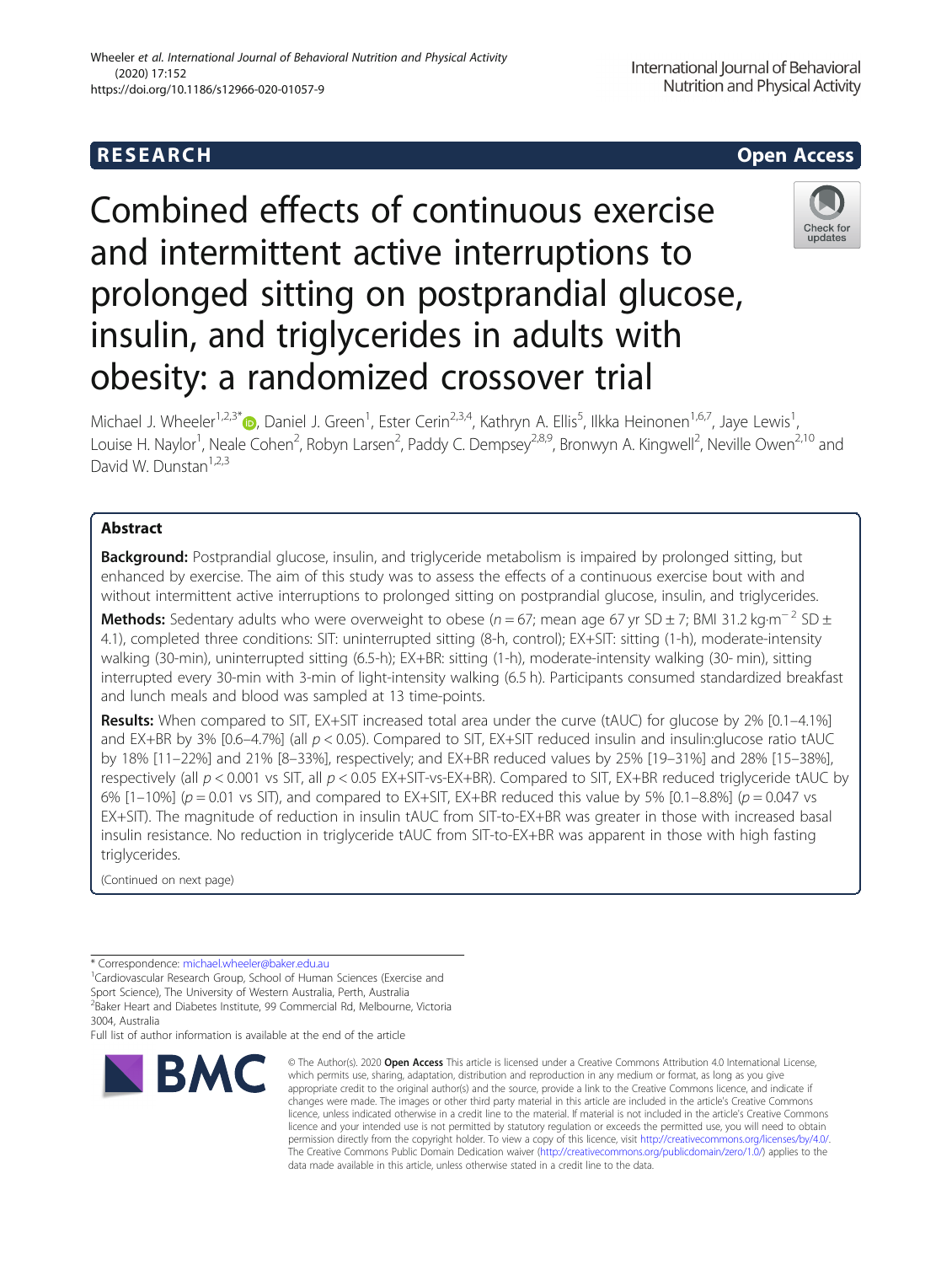### (Continued from previous page)

Conclusions: Additional reductions in postprandial insulin-glucose dynamics and triglycerides may be achieved by combining exercise with breaks in sitting. Relative to uninterrupted sitting, this strategy may reduce postprandial insulin more in those with high basal insulin resistance, but those with high fasting triglycerides may be resistant to such intervention-induced reductions in triglycerides.

**Trial registration:** Australia New Zealand Clinical Trials Registry [\(ACTRN12614000737639\)](https://www.anzctr.org.au/Trial/Registration/TrialReview.aspx?id=366476).

Keywords: Exercise, Sedentary behavior, Postprandial, Insulin resistance, Lipids, Glucose

### Background

Population ageing and rising obesity rates are placing people at increased risk of developing type 2 diabetes (T2D) and cardiovascular disease [[1](#page-9-0), [2\]](#page-9-0). While exercise can be an effective strategy for reducing key cardiovascular risk factors including postprandial glucose, insulin, and triglycerides [[3,](#page-9-0) [4](#page-10-0)], it's unclear how these benefits may be modified by sedentary behavior, which is highly prevalent among older adults. Objective measurements indicate that older adults (> 60 years) spend 65–80% of their waking day in sedentary behavior (i.e. sitting) [[5\]](#page-10-0). It is possible that excessive time spent sedentary may attenuate some of the benefits of exercising [\[6](#page-10-0)].

Both total sedentary time and sedentary bout duration have been prospectively associated with increased mortality after adjustment for moderate-to-vigorous physical activity [[7\]](#page-10-0). In experimental studies, prolonged periods of sitting induce greater postprandial rises in glucose, insulin, and triglycerides, relative to when sitting is interrupted with brief bouts of physical activity (typically 2–3 min every half hour) [\[8](#page-10-0), [9\]](#page-10-0). Increases in these postprandial markers can promote lipid and glucose storage [[10](#page-10-0), [11\]](#page-10-0), increase adhesion molecule expression and elevate oxidative stress [[12](#page-10-0)], and have been prospectively associated with the development of T2D and cardiovascular disease [[13](#page-10-0)–[15\]](#page-10-0). Indeed, prolonged sitting is now recognized as a distinct behavioral consideration for postprandial markers of cardiometabolic risk [\[16](#page-10-0)].

To date, many experimental studies have compared the separate effects of continuous exercise, prolonged sitting, or regular interruptions to sitting on postprandial metabolic responses [[17](#page-10-0)]. However, the combined effects of these behavioral approaches are also of interest since they often co-exist in a free-living setting. Homer et al. found that several hours of prolonged sitting followed by a 30 min bout of exercise in the afternoon, lowered postprandial insulin the following day during a period of prolonged sitting [\[18](#page-10-0)]. Interestingly, this effect was magnified when the exercise was combined with active interruptions to sitting. However, it is unclear whether the benefits of a morning bout of exercise are attenuated by subsequent exposure to prolonged sitting on the same day.

From a practical perspective, and in recognition of circadian variation in the metabolic responses to food intake and exercise [[19,](#page-10-0) [20\]](#page-10-0), there is a need for more research to investigate different patterns and combinations of prolonged sitting, interruptions to sitting, and continuous exercise on postprandial metabolism. In the current study, we examined the effect of a morning bout of moderate-intensity exercise with and without subsequent light-intensity interruptions to sitting, on postprandial glucose, insulin, and triglycerides in older adults who were overweight to obese. In addition, we performed secondary analyses to determine whether the degree of underlying insulin resistance and hyperlipidaemia predicted responses. We hypothesised that combining an exercise bout with active interruptions to prolonged sitting would lead to greater reductions in postprandial glucose, insulin, and triglycerides, than exercise following by prolonged sitting, or prolonged sitting with no exercise. In addition, we hypothesised that the magnitude of reduction in these postprandial markers would be predicted by the degree of underlying insulin resistance and fasting triglycerides.

### Methods

### Participants

Men and postmenopausal women ( $\geq 55$  to  $\leq 80$  years; body mass index ≥25 kg⋅m<sup>-2</sup> to < 45 kg⋅m<sup>-2</sup>) were recruited from the local community and tested at two sites: the Physical Activity Laboratory, Baker Heart and Diabetes Institute, Melbourne, Australia; and, the Human Cardiovascular Exercise Research Laboratory, School of Human Sciences (Exercise and Sport Science), The University of Western Australia Perth, Australia. Ethical approval was obtained from The Alfred Hospital Ethics Committee (181–14) and The University of Western Australia Human Research Ethics Committee (RA/ 4/1/6990). Recruitment occurred between February 2015 and July 2017. Participants gave informed consent prior to taking part. The outcomes reported here are prespecified secondary outcomes of a randomized crossover trial (ACTRN12614000737639), and the detailed methods, rationale, and design sections have been published independently [[21\]](#page-10-0). The Consolidated Standards of Reporting Trials flow diagram (CONSORT) flow diagram is presented in Fig. [1](#page-2-0), and the CONSORT checklist is provided as an additional file (see Additional File [1](#page-9-0)).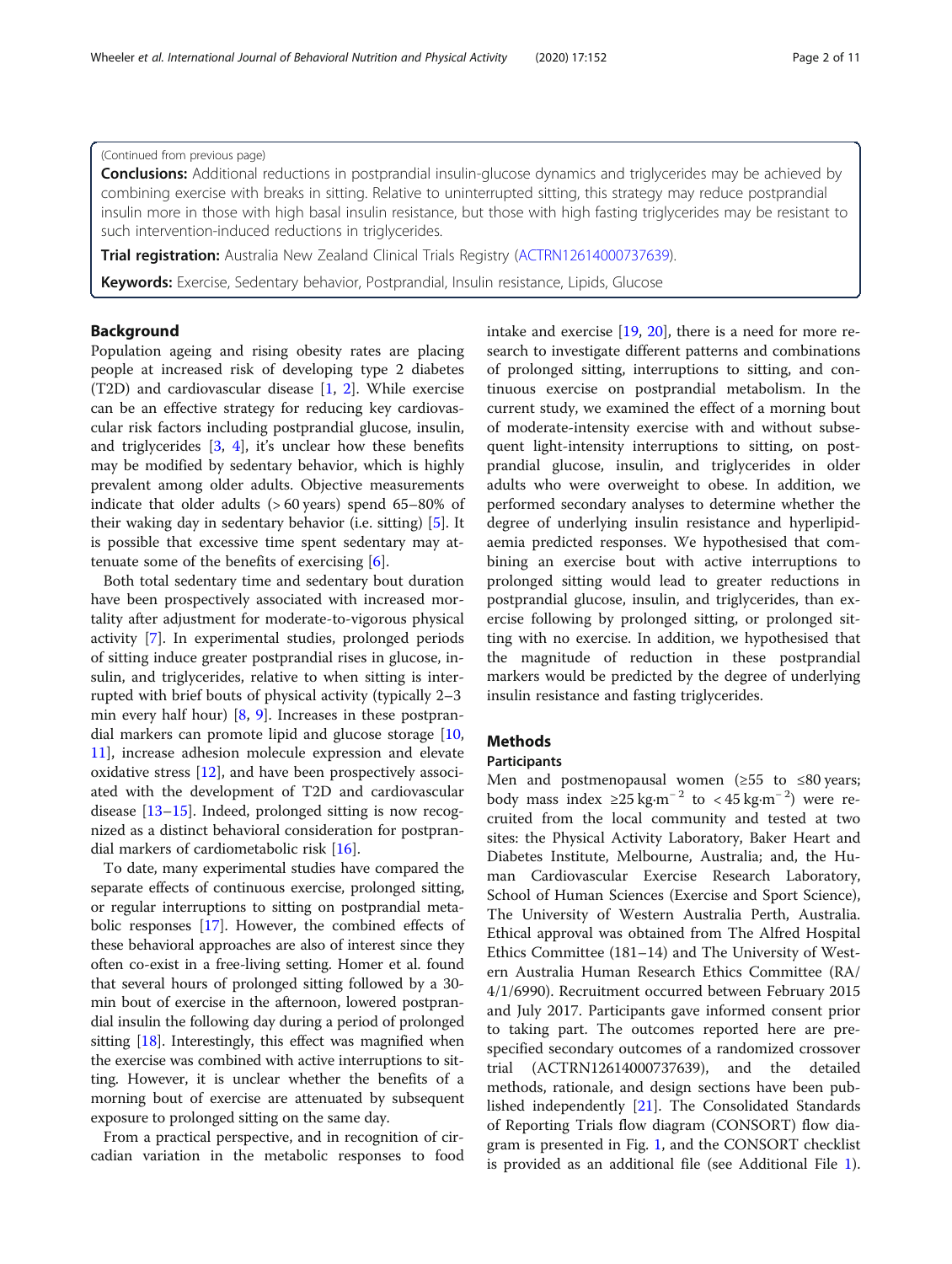<span id="page-2-0"></span>

The template for intervention description and replication (TIDieR) checklist is also provided (see Additional File [2](#page-9-0)). Full inclusion/exclusion criteria, and medication use, are provided as additional files (see Additional Files [3](#page-9-0) and [4](#page-9-0)).

### Study design

Participants completed three conditions, in random order, with a washout period of 6 to 13 days between them: SIT: uninterrupted sitting (8-h, control); EX+SIT: sitting (1-h), moderate-intensity walking (30-min), uninterrupted sitting (6.5-h); EX+BR: sitting (1-h), moderate-intensity walking (30-min), sitting interrupted every 30-min with 3-min of light-intensity walking (6.5 h). A familiarization session was completed 3 to 5 days prior to testing, where participants were familiarized with treadmill walking. During the 48-h prior to testing, participants were instructed to avoid caffeine, alcohol and moderate-to-vigorous physical activity. Food was controlled from the night before testing where participants consumed a standardized dinner at home between 7 PM and 9 PM in place of their regular dinner. This meal was tailored for each participant to provide 33% of estimated daily energy requirements with a

macronutrient profile of 55–58% carbohydrate, 29– 31% fat and 12–15% protein as previously described [[21\]](#page-10-0).

### Exercise

The morning exercise performed in EX+SIT and EX+ BR was a 30-min bout of moderate-intensity walking. The speed was set at  $3.2 \text{ km} \cdot \text{h}^{-1}$  which was a walking pace for all participants, and the incline was tailored to induce a heart rate (HR) response indicative of moderate-intensity (HR between 65 and 75% of age predicted maximum HR). This incline was determined during the familiarization session. The three-minute light-intensity walking breaks were  $3.2 \text{ km} \cdot \text{h}^{-1}$  with no incline for all participants. Heart rate (Polar Electro, Kempele, Finland) and ratings of perceived exertion (RPE scale 6–20; light intensity 9–11 RPE; moderateintensity 12–15 RPE) were collected at 5-min intervals during the 30-min bout of exercise and at the end of each three-minute walking break. Participants were instructed to avoid getting out of the chair except to void, or to complete the predetermined treadmill walking in EX+SIT and EX+BR.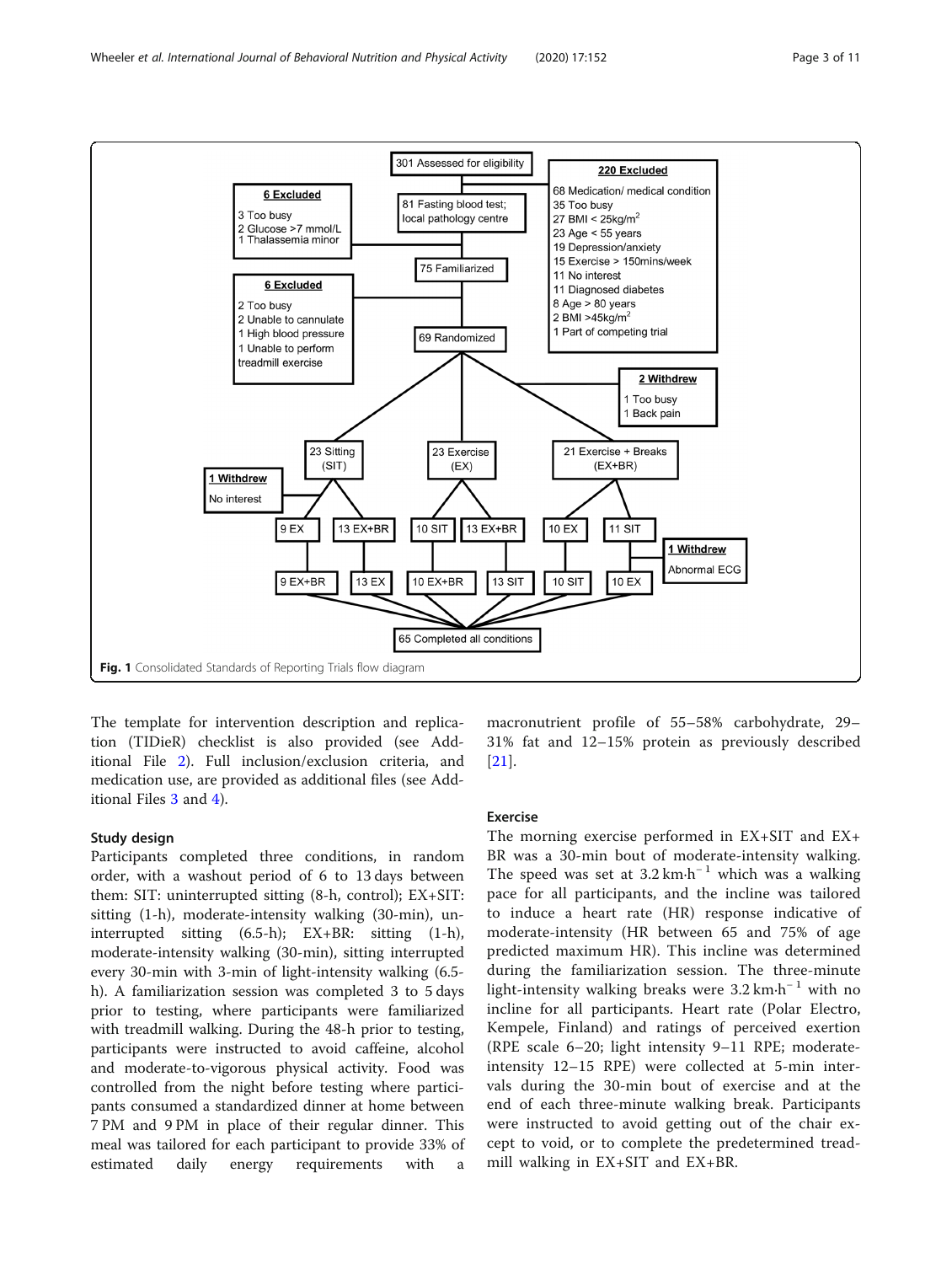Participants reported to the laboratory at ∼7 AM, following an overnight fast  $(> 10-h)$  and an indwelling cannula was inserted into an antecubital vein. The experiment began at  $\sim$  8 AM with a 1-h steady state sitting period where a fasting blood sample was obtained prior to administration of a standardized breakfast meal; mean protein 30.3 g (SD 5.1); fat 25.6 g (SD 3.3); carbohydrate 109.1 g (SD 17.3). Lunch was consumed four hours after breakfast; mean protein 25.0 g (SD 2.6); fat 29.6 g (SD 3.4), carbohydrate 97.4 g (SD 19.7). Participants were allocated 20-min to consume breakfast and lunch, which were standardized in a manner identical to the standardized dinner. All meals remained the same for a given participant throughout the study. After breakfast, the protocol was followed according to randomization (Fig. 2).

### Biochemical analysis

Haematocrit and haemoglobin were determined from whole blood using a Beckman Coulter LH 785 according to standard methods, to calculate percent change in plasma volume from pre to post each condition. Coded samples were sent to an independent National Association of Testing Authorities/The Royal College of Pathologists of Australasia accredited laboratory on the day of testing for the determination of glucose and triglycerides. Blood was collected into fluoride/oxalate tubes for analysis of plasma glucose using the hexokinase method. Blood was collected into lithium heparin tubes for analysis of triglycerides using a COBAS Integra 400 + analyser (Roche Diagnostics, Indianapolis, IN). Serum was collected for the analysis of insulin. Serum samples coagulated for 1-h at room temperature  $(22-24 \degree C)$  prior to centrifuging at 2000 rpm (931 x g) for 15-min at  $4^{\circ}$ C. Supernatants were removed and frozen immediately at − 20 °C and subsequently moved to a − 80 °C freezer at the end of the condition. Insulin was analysed from thawed samples using a chemiluminescent microparticle immunoassay (Architect ci16200; Abbott Diagnostics, Santa Clara, CA) with all samples from each participant analyzed in the same batch.

### Statistical analysis

Sample size calculations for this study were performed in relation to the pre-specified primary outcome of this trial (cognitive function), and the details of this have previously been reported  $[21]$  $[21]$ . The order of conditions was block-randomized and stratified by sex by an independent third party using a computer-generated random sequence and stored in sealed envelopes. Researchers were unblinded to the order of conditions when familiarization was complete, and participants were unblinded to the condition after the 1-h steady-state period for experimental visits 1 and 2. Postprandial glucose, insulin and triglycerides were summarized over the 8-h period as total area under the curve (tAUC) and positive incremental area under the curve (iAUC). Specifically, tAUC and iAUC represent the total area above a baseline of zero and the incremental area above a baseline of fasting, respectively, calculated using the trapezoidal method. Skewed variables were transformed by natural logarithm prior to analysis. Skewed variables are also presented in Table [1](#page-4-0) as median and interquartile range, and normally distributed variables are presented as mean and standard deviation. Following recommendations on data analysis for cross-over trials [\[23](#page-10-0)], linear mixed models with random intercepts were used to test the effect of the condition on each outcome. A time-bycondition interaction term was included in regression models to examine the effect of time course on the conditions. The time course was plotted using backtransformed marginal means. Back-transformed marginal means were calculated by exponentiation of model output. Models were adjusted for potential confounders including age, sex, waist circumference, treatment order, testing site, baseline values and change in plasma volume calculated from haematocrit and haemoglobin using the



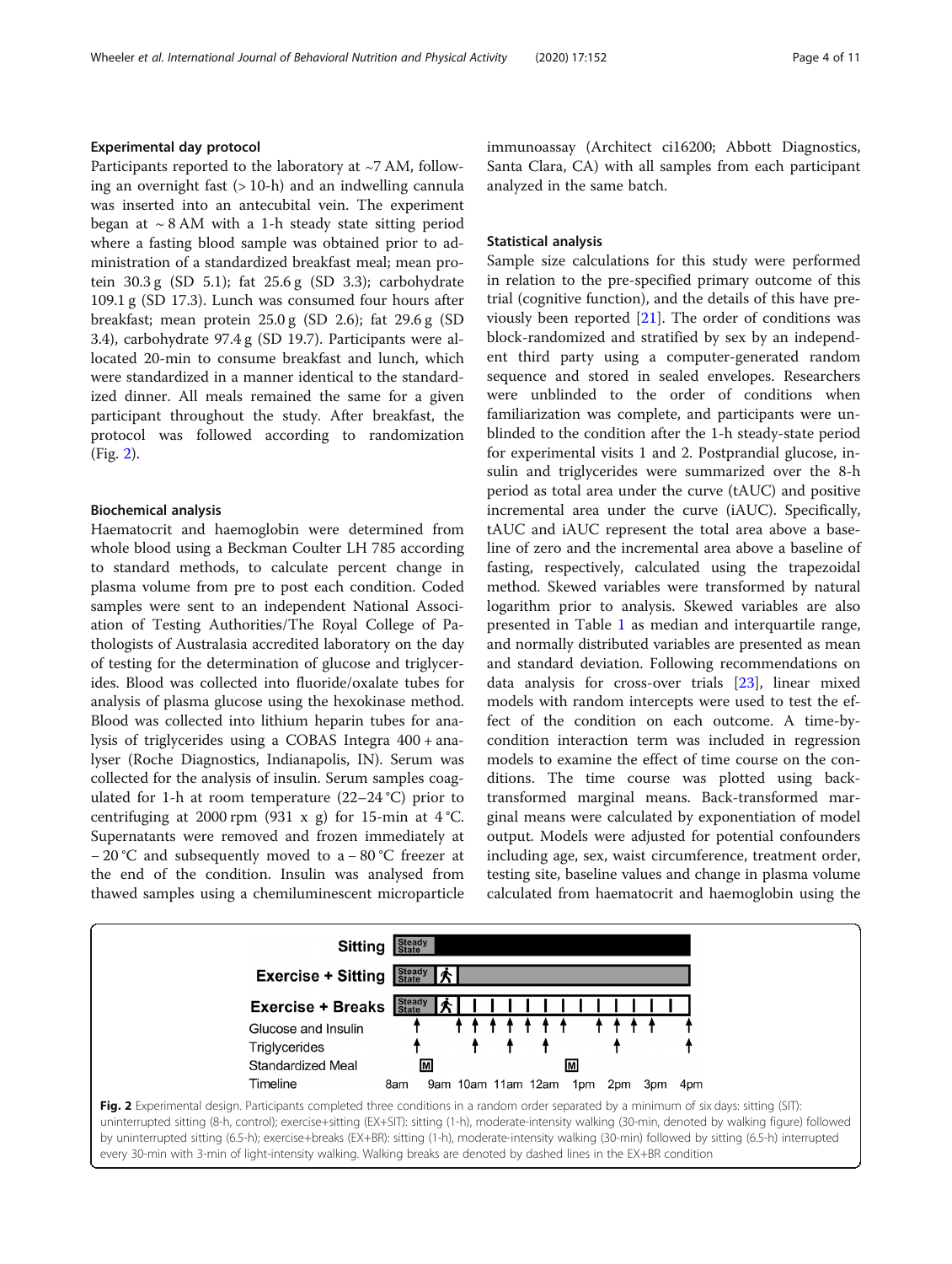Data expressed as mean  $\pm$  SD or n (%), fasting insulin and triglycerides are expressed as median [interquartile range]. <sup>a</sup> Impaired fasting glucose defined as 5.6 mmol/L to 6.9 mmol/L according to current guidelines  $[25]$  $[25]$ . <sup>b</sup> Average of 3 fasting measures across each condition.  $\epsilon$  hypertension defined as  $\geq$ 130 mmHg systolic or ≥ 80 mmHg diastolic according to current guidelines [[22\]](#page-10-0)

Dill and Costill method [[24](#page-10-0)]. The Homeostasis Model Assessment (HOMA2) was used to calculate surrogate indices of insulin resistance (HOMA2-IR) and β-cell function (HOMA2-%β) from fasting values of glucose and insulin on the morning of each condition. The average value across three conditions was obtained for HOMA2-IR, HOMA2-%β and fasting triglycerides, and these average values were examined as predictors of intervention-induced change in tAUC. Interventioninduced change in tAUC was calculated for each comparison as SIT minus EX+SIT, SIT minus EX+BR and EX+SIT minus EX+BR. Linear, quadratic and cubic relationships between each predictor variable (centered around its mean) and each dependent variable (i.e. intervention-induced change) were investigated using appropriate polynomial terms entered in mixed models, controlling for potential confounders. The best fitting polynomial equation was used to plot significant associations of the predictor variables with interventioninduced change in the dependent variables. A probability level of 0.05 was adopted. Statistical analyses were performed blinded to the study conditions using Stata 15 (StataCorp LP).

### Results

A total of 301 individuals were telephone screened, 81 individuals were invited to have a blood test performed and 75 individuals were invited to take part in the familiarization session. Following familiarization, 69 participants were randomized. Due to dropout, 67 completed at least one condition and 65 completed all conditions. Analysis was performed on the 67 participants who completed at least one condition. Participants (35 females, 32 males) were older adults, 67 years (SD 7), and were overweight to obese,  $31.1 \text{ kg}·m^{-2}$  (SD 4.1). A small proportion (16%) were classified as having impaired fasting glucose  $(5.6 \text{ mmol·L}^{-1}$  to  $6.9 \text{ mmol·L}^{-1})$ based on current recommendations [\[25\]](#page-10-0). Participant characteristics are displayed in Table 1.

### Exercise responses

The initial 30-min exercise bout induced identical HR and RPE responses between exercise conditions (mean ± SD); EX+SIT and EX+BR: 109 bpm (SD 12), 71%HRmax (SD 8), 11 RPE (SD 2). Average HR and RPE (6–20 scale) across all 12 walking breaks in EX+BR was 94 bpm (SD 2), 61%HRmax (SD 1) and 9 RPE (SD 0.4).

### Postprandial responses

There was a small increase in glucose tAUC [95% CI] in EX+SIT 2% [0.1–4.1%,  $p = 0.04$ ] and EX+BR 3% [0.6– 4.7%,  $p = 0.01$ ] relative to SIT (Fig. [3e](#page-5-0)). Relative to SIT, insulin tAUC (back-transformed; pmol·hr.·L<sup>-1</sup>) was decreased by 18%  $[11–22\%, p < 0.001]$  in EX+SIT and by 25% [19–31%, p < 0.001] in EX+BR. Insulin tAUC decreased by 9% [3-20%,  $p = 0.02$ ] in EX+BR relative to  $EX+STT$  (Fig. [3f](#page-5-0)). Relative to SIT, the insulin-to-glucose ratio (tAUC) decreased by 21%  $[8-33\%, p < 0.001]$  in EX+SIT and by 28% [15–38%,  $p < 0.001$ ] in EX+BR. Insulin-to-glucose ratio tAUC decreased by 8% [1–14%,  $p = 0.03$ ] in EX+BR relative to EX+SIT (Fig. [3g](#page-5-0)). Triglyceride tAUC was reduced by 6%  $[1-10\%, p=0.01]$  in EX+BR relative to SIT and was reduced by 5% [0.1– 8.8%,  $p = 0.047$  in EX+BR relative to EX+SIT (Fig. [3h](#page-5-0)). Meal-specific responses are displayed as incremental area under the curve (Fig. [4](#page-6-0)).

### Predictors of intervention-induced change

Insulin resistance (HOMA2-IR) and beta cell function (HOMA2-%β) were both associated with interventioninduced change in insulin tAUC between SIT and EX+ BR (Fig. [5](#page-7-0)a, b). These were positive quadratic (J-shaped) associations, suggesting that those with high basal insulin resistance or β-cell function had a larger magnitude of reduction in insulin tAUC between SIT and EX+BR. Fasting triglyceride concentration was associated with the magnitude of change in triglyceride tAUC between SIT and  $EX+BR$  (Fig. [5](#page-7-0)c). This was a negative quadratic association (inverted J-shape), suggesting that those with high fasting triglycerides were resistant to the intervention-induced reductions in triglyceride tAUC.

<span id="page-4-0"></span>Table 1 Participant characteristics

| Characteristic                                | $(n = 67)$       |
|-----------------------------------------------|------------------|
| Sex (female/male)                             | 35/32            |
| Age (years)                                   | $67 + 7$         |
| Body mass index ( $kg/m2$ )                   | $31.2 \pm 4.1$   |
| Waist circumference (cm)                      | $105.4 \pm 11.9$ |
| Impaired fasting glucose <sup>a</sup>         | 11 (16%)         |
| Fasting glucose (mmol/L) b                    | $5.2 \pm 0.5$    |
| Fasting insulin (pmol/L) b                    | 51.6 [41.4-74.9] |
| HOMA2% $\beta$ <sup>b</sup>                   | $105 \pm 31$     |
| HOMA2-IR <sup>b</sup>                         | $1.3 \pm 0.6$    |
| Hypertension <sup>c</sup>                     | 25 (37%)         |
| Systolic blood pressure (mm Hq) b             | $125 \pm 14$     |
| Diastolic blood pressure (mm Hg) <sup>b</sup> | $74 \pm 10$      |
| Resting heart rate (bpm) b                    | $62 \pm 1$       |
| Fasting triglycerides (mmol/L) b              | $1.2$ [0.9-1.6]  |
| Fasting total cholesterol (mmol/L) b          | $5.2 \pm 1.0$    |
| Fasting HDL-cholesterol (mmol/L) b            | $1.3 \pm 0.3$    |
| Fasting LDL-cholesterol (mmol/L) b            | $3.3 \pm 0.8$    |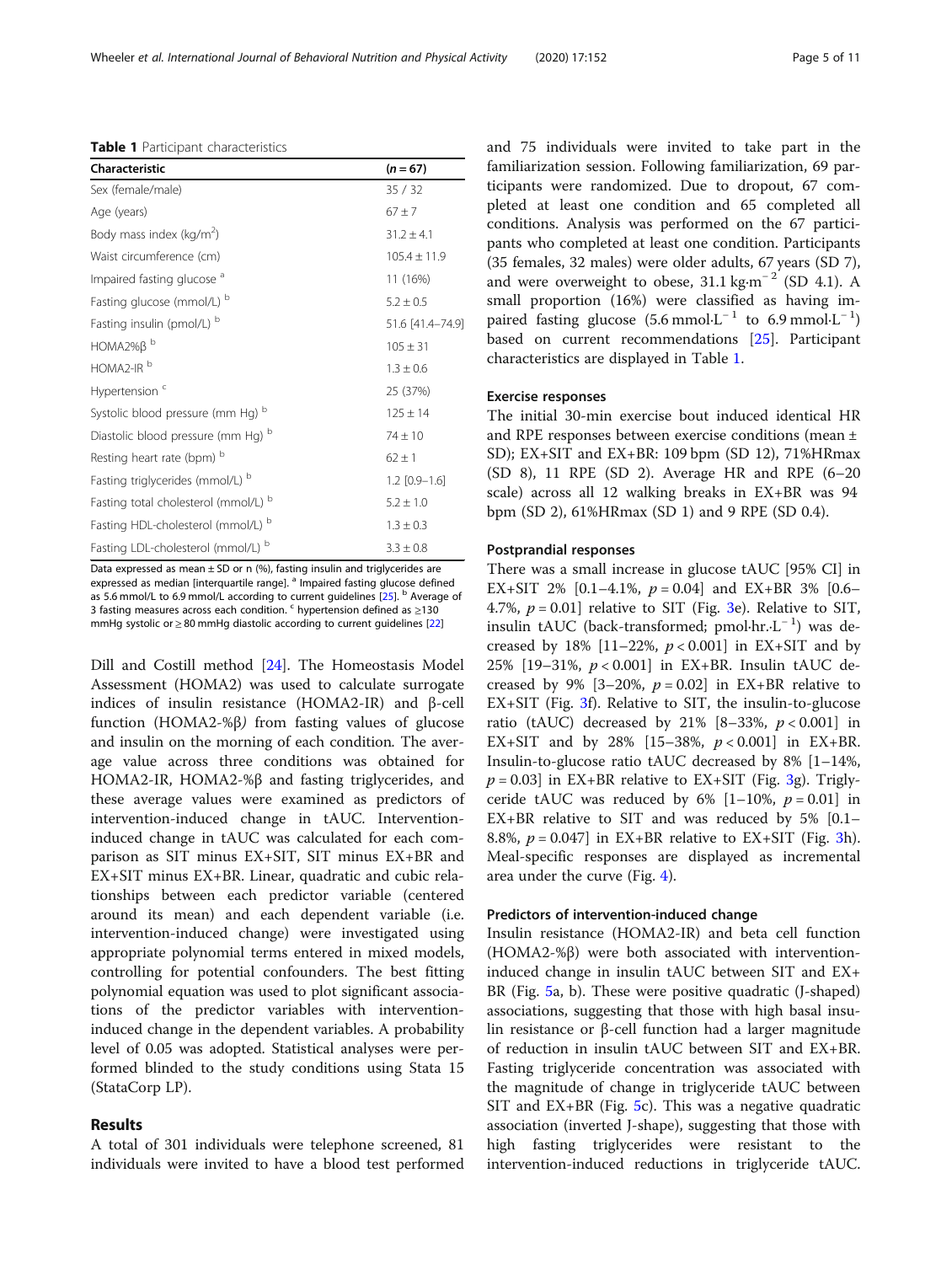<span id="page-5-0"></span>

site and treatment order.  $* P < 0.05$  SIT vs EX+BR; #  $P < 0.05$  SIT vs EX+SIT

None of the cubic regression coefficients were significant and differences in tAUC between SIT vs. EX+SIT or EX+SIT vs. EX+BR were not significantly associated to any of the baseline measures.

### Discussion

This study demonstrates that post-exercise reductions in postprandial insulin and triglycerides are amplified by the

### Postprandial glucose and insulin responses

Previous studies in adults have demonstrated reduced postprandial glucose and insulin levels when sitting is

addition of physically-active interruptions to prolonged sitting. This represents an opportunity to optimize current exercise strategies to reduce the risk of cardiovascular disease and T2D in older adults who are overweight to obese.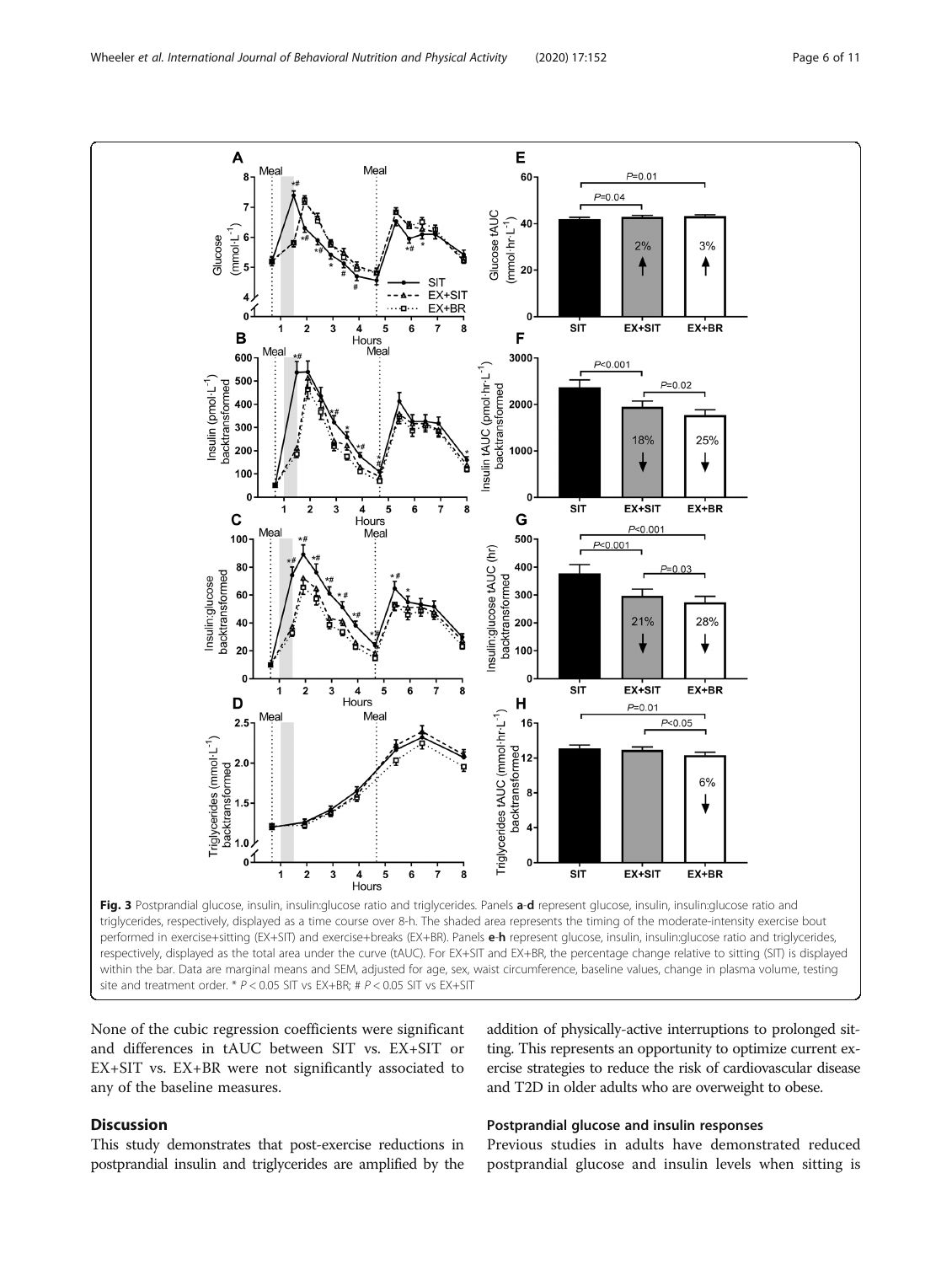<span id="page-6-0"></span>

interrupted with intermittent bouts of light-intensity ac-tivity [\[17\]](#page-10-0). In 19 middle-aged adults (mean  $\pm$  SD age 53.8 ± 4.9 years; BMI:  $31.2 \pm 4.1$  kg/m<sup>2</sup>) who were physically inactive and sedentary, our group observed reductions of approximately 25 and 23% in the 5-h iAUC for glucose and insulin, respectively, when sitting was interrupted with short light-intensity walking breaks every 30-min [[26\]](#page-10-0). In 70 adults (mean  $\pm$  SD 25.9  $\pm$  5.3 years; BMI:  $23.6 \pm 4.0 \text{ kg/m}^2$ ) who were physically inactive, Peddie et al. demonstrated an approximate 39, and 26% reduction in the 9-h iAUC for glucose and insulin, respectively, when sitting was interrupted with short moderate-intensity walking breaks every 30-min [\[27\]](#page-10-0). In the current study of older adults who were overweight to obese, small increases in glucose tAUC of 2 and 3% were observed during EX+SIT and EX+BR, respectively. While the intermittent light-intensity activity breaks in the current study could be expected to reduce postprandial glucose due to contraction-mediated glucose uptake [[28\]](#page-10-0), the antecedent bout of moderate intensity exercise would be expected to increase hepatic glucose production even in the postprandial state [[29,](#page-10-0) [30\]](#page-10-0).

Similar to the current study, Peddie et al. also included a condition where a 30-min bout of exercise was followed by prolonged sitting [\[27](#page-10-0)]. Interestingly, a small increase in the glucose time course during the exercise

period was observed [[27\]](#page-10-0). However, this increase was not sustained and the exercise condition resulted in a non-significant decline of  $\sim$  3% in the 9-h glucose iAUC compared to prolonged sitting [[27](#page-10-0)]. Key differences with the current study population are that Peddie et al. included younger participants with a healthier metabolic profile. Other studies that have observed sustained but non-significant increases in glucose following a single exercise bout have included participants who were older, overweight, or with impaired fasting glucose [[31](#page-10-0)–[33](#page-10-0)]. This may partly explain why we observed small but sustained increases in glucose following exercise in our population of older adults, who were overweight/obese, and where some (16%) had impaired fasting glucose.

The observed increases in glucose in the current study equate to an approximate 0.2 mmol⋅L<sup>-1</sup> increase in average glucose over 8-h in the exercise conditions relative to SIT. Such increases are important for muscle substrate provision, but unlikely to have adverse clinical consequences [\[34](#page-10-0)]. These small increases in glucose should be considered alongside the concurrent and large decreases in insulin tAUC of 18 and 25% during EX+SIT and EX+BR, respectively. Our meal-specific analysis also revealed an interesting pattern whereby the large reductions in insulin occurred mostly following morning exercise in the post-breakfast period, whereas the small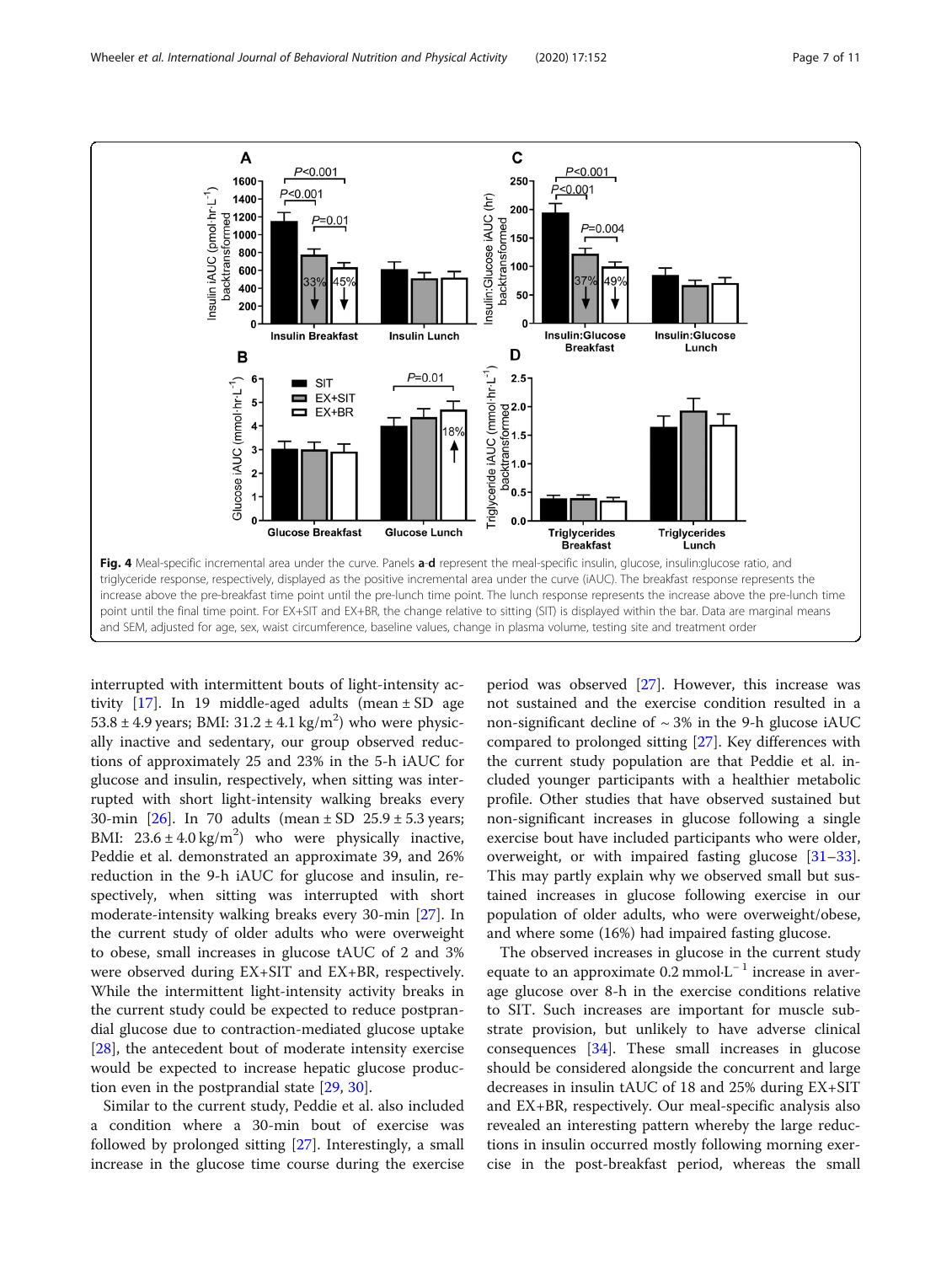increases in glucose seemed to occur in the afternoon following the lunch meal. Perhaps the post-breakfast exercise leading to rapid and substantial declines in insulin initiated a counter-regulatory response that facilitated

Although the outcomes of the current study cannot explain the mechanisms underlying changes in glucose and insulin dynamics, the overall insulin-to-glucose ratio tAUC was decreased by 21 and 28% during EX+SIT and EX+BR, respectively, compared to SIT. Since the difference between EX+SIT and EX+BR was also significant, this suggests the additional benefit of combining exercise with subsequent breaks in sitting is an approximate 7% reduction in the insulin-to-glucose ratio tAUC. These reductions likely translate to a reduced demand on insulin secretion. Our data suggest that a bout of exercise may curb the compensatory hyperinsulinemia which is associated with progression of insulin resistance by reducing demand for insulin secretion, and this effect is enhanced with the addition of intermittent breaks in

### Postprandial triglyceride responses

sitting.

An interesting finding from the current study was that the postprandial triglyceride tAUC was reduced by 6% in EX+BR, relative to SIT. Since this reduction was also significantly lower than EX+SIT, it suggests that there may be a synergistic effect of combining an exercise bout with active interruptions to sitting on lowering same-day postprandial triglyceride responses. This may help mitigate the development of insulin resistance since hyperlipidemia promotes the storage of lipids in muscle, liver, and visceral adipose tissue [[11](#page-10-0), [39](#page-10-0)].

In contrast to some previous studies, we observed a reduction in postprandial triglycerides during the 8-h intervention. In a recent meta-analysis of experimental studies comparing prolonged sitting to sitting interrupted with light to moderate-intensity activity, postprandial triglycerides were only reduced 12–16 h after the interventions had ended  $[8]$  $[8]$ . Similarly, one previous study demonstrated that regular interruptions to sitting followed by an exercise bout at the end of the day reduced postprandial triglycerides the next day [[18\]](#page-10-0). The suggested reason for this delayed effect is exerciseinduced activation of lipoprotein lipase (LPL) which can increase for up to 24-h post-exercise  $[40]$  $[40]$ . In the postprandial state, LPL plays an important role in clearing

<span id="page-7-0"></span>

hepatic glucose production during the post-lunch period. Indeed, a fall in insulin can sensitize the liver to glucagon [[35\]](#page-10-0); and postprandial glucagon secretion has been observed in middle-aged participants who were obese but otherwise healthy [\[36\]](#page-10-0). Therefore, a fall in insulin followed by a postprandial rise in glucagon may work synergistically to increase hepatic glucose output [[37\]](#page-10-0). In a recent meta-analysis, counter-regulation of glucose following continuous exercise has been suggested to explain why continuous exercise is inferior to isoenergetic intermittent exercise in terms of postprandial glucose lowering [\[38\]](#page-10-0).

Linear coefficient =  $1009$  (p=0.004)

Quadratic coefficient = 1570 (p=0.03)

 $\mathbf{A}$ 4000

3000

1000

 $\mathbf{0}$ 

 $SIT-EX+BR$ 2000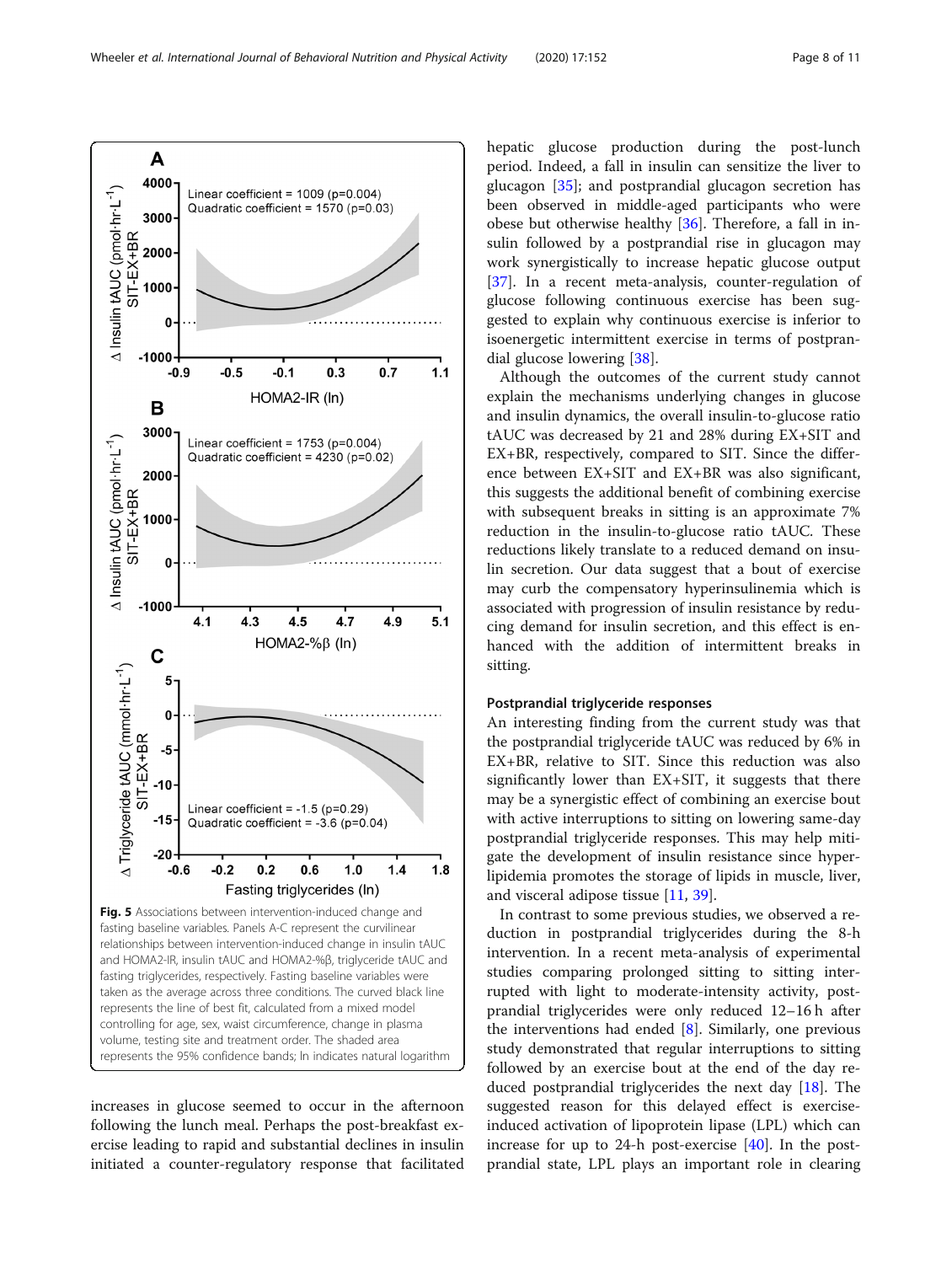triglycerides from circulation by liberating free fatty acids from triglyceride-rich lipoproteins [[41\]](#page-10-0).

Similar to the current study, Miyashiata et al. observed a same day reduction of approximately 11% in the 8-h triglyceride tAUC [[32\]](#page-10-0). Interestingly, this occurred in response to the intermittent light-intensity walking breaks condition and not the continuous exercise plus prolonged sitting condition. This suggests that intermittent exercise may be more effective at lowering same day triglycerides than continuous exercise, a concept supported by our finding that no significant reduction in triglyceride tAUC was observed in EX+SIT relative to SIT. Without a fourth condition (sitting interruptions without exercise), the question remains whether breaks in sitting alone would have been sufficient to lower the triglyceride tAUC in the current study population.

There is reason to suspect that combining exercise with breaks in sitting had a synergistic effect on lowering triglycerides in the current study. This is because the initial exercise bout substantially lowered insulin levels. Since insulin can stimulate LPL activity in adipose tissue while inhibiting activity in skeletal muscle [\[42\]](#page-10-0), large declines in insulin may have facilitated a shift in the site of triglyceride clearance away from adipose tissue and towards the working muscles. A higher blood flow to the lower limb working muscles would also be expected when exercise is followed by intermittent breaks in sitting. Indeed, we have previously demonstrated that intermittent activity breaks can increase femoral artery blood flow by an average of 46% over 5 h, relative to uninterrupted sitting [\[43\]](#page-10-0). The reduction in triglycerides may be a result of directing fatty acids to the lower limb working muscles, which can act as a 'sink' for triglycerides due to activity of lipases and subsequent fatty acid utilization for energy production [\[44\]](#page-10-0). Alternatively, the reduction in circulating triglycerides could be explained in the context of reduced insulin, as insulin can inhibit the production of dietary chylomicrons [\[45](#page-10-0)]. Ultimately, it is unclear from the current study what proportion of the reduction in triglycerides during EX+BR relates to an increased clearance, versus a decreased production of lipoproteins, and this should be investigated in future experiments.

### Baseline measures as predictors of intervention-induced change

While the precise mechanism of the observed reduction in postprandial triglycerides is unknown, our analyses offered insight on what may predict the magnitude of reduction. We observed a curvilinear relationship suggesting that those with a high fasting triglyceride level (above 0.6 ln or ~ 1.8 mmol⋅L<sup>-1</sup>) at baseline may be resistant to the intervention-induced decreases in postprandial triglycerides observed overall in EX+BR compared to SIT. A higher fasting triglyceride level could indicate hepatic insulin resistance, which would promote hepatic triglyceride production [[30\]](#page-10-0). In addition, insulin resistance has been associated with increased production of intestinal lipoproteins in the postprandial state [[46](#page-10-0)], and has also been associated with decreased muscle lipoprotein lipase activity [[47](#page-10-0)]. This may partly explain the current findings, although HOMA2-IR was not significantly associated with intervention-induced change in postprandial triglycerides (data not shown). However, HOMA2-IR is not the gold standard method to assess insulin resistance. Future studies that more accurately measure insulin resistance are needed to corroborate the current finding. One alternative is the oral glucose minimal model technique with a tracer which measures the selective effect of insulin on glucose disposal under physiological conditions [\[48](#page-10-0)].

Similar to previous research [[49](#page-10-0)], we observed that those with higher baseline HOMA2-IR and HOMA2-%β had larger reductions in postprandial insulin when comparing the response during EX+BR to the response during SIT. However, our analyses indicate that this may be a curvilinear relationship. This suggests there may be a threshold past which greater underlying insulin resistance or β-cell function is exponentially associated with greater intervention-induced reductions in postprandial insulin.

### Strengths and limitations

Strengths of our study include the large sample size and randomized crossover design, where participants serve as their own controls. In addition, food intake was controlled from the evening before each experimental condition and on the day of each experiment with the provision of standardized mixed meals. The use of real food mixed meals also represents a more ecologically valid nutrient stimulus compared to liquid meals. Another strength is the assessment of both linear and non-linear relationships between intervention-induced change and their predictors within a mixed model controlling for potential confounders. Since the relationships were found to be non-linear, this aids the interpretation suggesting that the observed relationships with intervention-induced change are only present when the value of the predictor is past a certain threshold.

There are also some limitations to consider. For example, it is unknown whether the benefits observed during EX+BR relative to EX+SIT are due to increased energy expenditure and/or muscle activation of the walking breaks or due to their intermittent nature. This mechanistic question may be particularly important in relation to postprandial triglycerides, as the role of muscle LPL activity is less clear in acute exercise studies of a shorter duration ( $\leq$ 8 h) [\[8](#page-10-0), [50\]](#page-10-0). Future studies will need to tease apart the role of energy expenditure, muscle activation, and timing of activity breaks in order to optimize strategies to reduce postprandial triglycerides. In addition, these results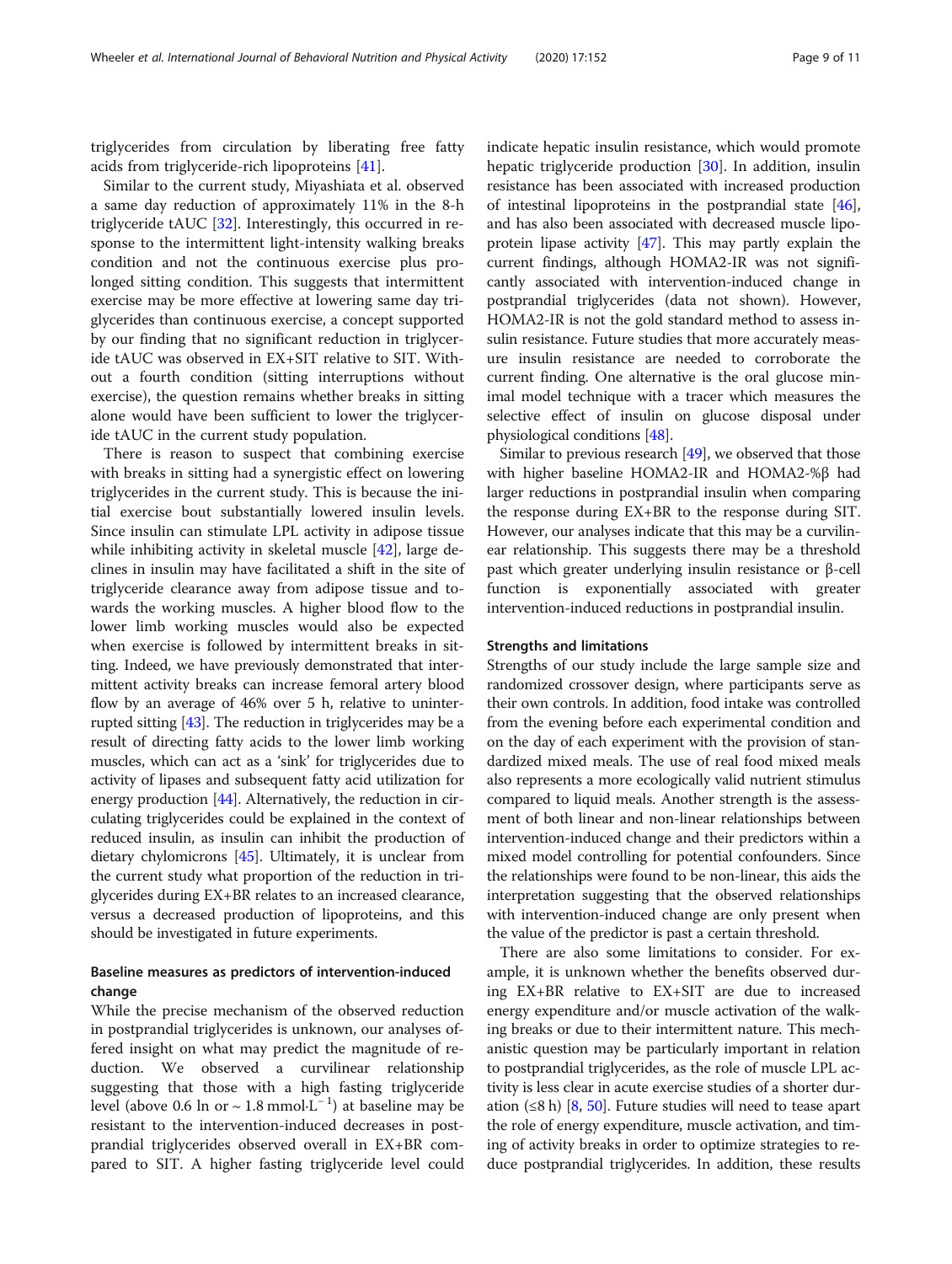<span id="page-9-0"></span>cannot necessarily be extrapolated to younger, leaner participants. Although we had a large sample size, our participants did not span a broad variation of metabolic phenotypes (i.e. dysglycemia and dyslipidemia). Thus, our analyses of predictors of intervention-induced change offer insights on associations only within the range of glycaemia and lipidaemia exhibited by the current study population. Future studies employing similar analysis techniques would benefit from including participants across a wider spectrum of health and disease. In addition, future studies are required to determine whether the effects observed in the acute setting are sustained when such strategies are repeated over longer periods of time.

### Conclusions

In conclusion, we have demonstrated combined effects of continuous exercise and intermittent active interruptions to sitting on reducing postprandial insulin, insulin-toglucose ratio and triglycerides. These results are informative from a practical perspective, since it is possible for a person to achieve the guideline-recommended level of daily exercise, while also sitting for prolonged periods in the same day (i.e. the active commuter with a sedentary job). In addition, we observed that beyond a certain threshold, those with a greater degree of underlying insulin resistance or β-cell function had greater interventioninduced reductions in postprandial insulin. We also observed that those past a threshold of high fasting triglycerides were resistant to the overall intervention-induced reductions in postprandial triglycerides.

Taken together, these findings offer a unique practical insight into the combined effects of exercise and sedentary behavior on postprandial markers of cardiometabolic risk, and highlight clear areas for future investigation. These insights may assist in optimizing future strategies to reduce the risk of cardiovascular disease and T2D in older adults who are overweight to obese.

### Supplementary Information

The online version contains supplementary material available at [https://doi.](https://doi.org/10.1186/s12966-020-01057-9) [org/10.1186/s12966-020-01057-9.](https://doi.org/10.1186/s12966-020-01057-9)

Additional file 1. CONSORT Checklist. Completed CONSORT checklist.

Additional file 2. TIDieR checklist. Completed TIDieR checklist.

Additional file 3: Table S1. Full inclusion and exclusion criteria.

Additional file 4: Table 2. Participant concomitant medications.

### Abbreviations

EX+BR: Exercise plus breaks condition; EX+SIT: Exercise plus sitting condition; HOMA2-%β: Homeostasis model assessment of beta cell function; HOMA2- IR: Homeostasis model assessment of insulin resistance; HR: Heart rate; iAUC: incremental area under the curve; LPL: Lipoprotein lipase; RPE: Rating of perceived exertion; SD: Standard deviation; SIT: Sitting condition; tAUC: total area under the curve; T2D: Type two diabetes

### Acknowledgements

Not applicable.

### Authors' contributions

MJW, DJG, KAE, EC, LN, RL, BAK, NO and DWD contributed to the design of the study. MJW coordinated the trial and data collection and is the study guarantor. NC, IH and JL assisted with recruitment and data collection. MJW, EC and PCD contributed to the statistical analysis. MJW, DJG and DWD wrote the paper. KAE, EC, IH, LN, RL, JL, NC, PCD, BAK and NO reviewed and edited the paper. All authors approved the final version of the manuscript.

### Funding

This work was funded by a project grant from the National Health and Medical Research Council of Australia (1062338) and supported in part by the Victorian Government's OIS Program. These funding bodies were independent to the design, implementation, and interpretation of the study. MJW was supported by the University of Western Australia and the Baker Heart and Diabetes Institute. IH was supported by the University of Turku, Hospital District of South-West Finland and the Juho Vainio Foundation. NC was supported by The Baker Heart and Diabetes Institute, and has received research support from Astra Zeneca, Novartis, Sanofi, Boerhinger Ingelheim. EC was supported by an ARC Future Fellowship (ARC FT140100085). PCD was supported by an NHMRC Early Career Fellowship (APP1142685). DJG was supported an NHMRC Principal Research Fellowship (APP1080914). DWD was supported by an NHMRC Senior Research Fellowship (APP1078360). BAK and NO were supported by NHMRC Senior Principal Research Fellowships (APP1059454 & APP1003960).

#### Availability of data and materials

The data that support the findings of this study are available from the corresponding author upon reasonable request.

### Ethics approval and consent to participate

Ethical approval was obtained from The Alfred Hospital Ethics Committee (181– 14) and The University of Western Australia Human Research Ethics Committee (RA/4/1/6990). Participants gave written informed consent prior to taking part.

### Consent for publication

Not applicable.

### Competing interests

The authors declare that they have no competing interests.

#### Author details

<sup>1</sup> Cardiovascular Research Group, School of Human Sciences (Exercise and Sport Science), The University of Western Australia, Perth, Australia. <sup>2</sup>Baker Heart and Diabetes Institute, 99 Commercial Rd, Melbourne, Victoria 3004, Australia. <sup>3</sup>Mary MacKillop Institute for Health Research, Australian Catholic University, Melbourne, Australia. <sup>4</sup>School of Public Health, The University of Hong Kong, Hong Kong, China. <sup>5</sup>Department of Psychiatry, University of Melbourne, Parkville, VIC, Australia. <sup>6</sup>Turku PET Centre, University of Turku, Turku, Finland. <sup>7</sup>Rydberg Laboratory of Applied Sciences, ETN, Halmstad University, Halmstad, Sweden. <sup>8</sup>MRC Epidemiology Unit, Institute of Metabolic Science, University of Cambridge, Cambridge Biomedical Campus, Cambridge, UK. <sup>9</sup>Diabetes Research Centre, University of Leicester, Leicester General Hospital, Leicester, UK. 10Centre for Urban Transitions, Swinburne University of Technology, Hawthorn, Australia.

### Received: 17 March 2020 Accepted: 11 November 2020 Published online: 14 December 2020

### References

- 1. Hubert HB, Feinleib M, McNamara PM, Castelli WP. Obesity as an independent risk factor for cardiovascular disease: a 26-year follow-up of participants in the Framingham heart study. Circulation. 1983;67(5):968–77.
- 2. Ford ES, Williamson DF, Liu S. Weight change and diabetes incidence: findings from a national cohort of US adults. Am J Epidemiol. 1997 Aug; 146(3):214–22.
- 3. Vieira AF, Costa RR, Macedo RCO, Coconcelli L, Kruel LFM. Effects of aerobic exercise performed in fasted v. fed state on fat and carbohydrate metabolism in adults: a systematic review and meta-analysis. Br J Nutr. 2016; 116(7):1153–64 2016/09/09.